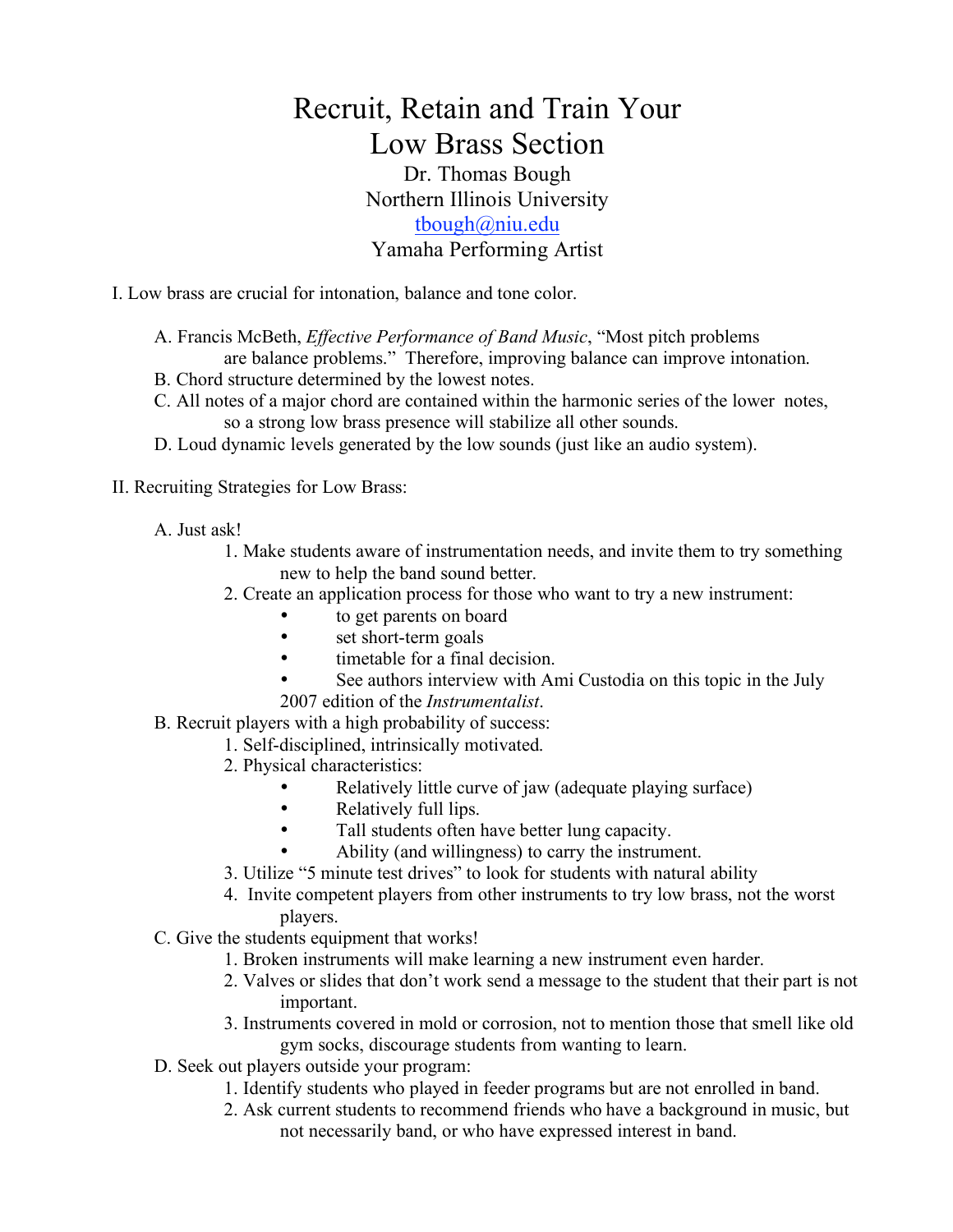- 3. Ask counselors to help identify students with good academic records but who are minimally involved in school activities.
- 4. Seek out friends or siblings of current band members.
- E. Support players on new instruments:
	- 1. A method book and a fingering chart are not enough!
	- 2. Schedule weekly training sessions with director to assess progress.
	- 3. Schedule and monitor more frequent sessions with peer tutors.
	- 4. Use flashcards/software to assure notation fluency and fingerings/slide positions.
		- 5. Encourage characteristic tone quality from first lesson.
		- 6. Reward small achievements but encourage rapid growth, using phrases like these:
			- "It's not how long you have been playing, but how well you play"
			- "Keep working, we need you to make our band better TODAY"<br>• "Build on what you already know to learn this instrument"
			- "Build on what you already know to learn this instrument"
	- F. Warnings:
		- 1. Be sensitive to cultural norms and expectations regarding gender-appropriate instrument selections.
		- 2. Be sensitive to parental expectations regarding playing an instrument the family already owns, following in parents/grandparents musical footsteps, etc.
- III. Retention Strategies:
	- A. Raise performance expectations:
		- 1. Technique: equal to any other brass (potentially).
			- Method books or unison scale studies played by full ensemble can encourage technical development.
			- Choose literature that provides challenging moments for low brass or features them.
			- Utilize low brass soloists: students, professionals, or both to demonstrate that technical proficiency is possible.
		- 2. Encourage characteristic tone quality. Tone should be open, resonant and full, not fuzzy, indistinct or inaudible.
		- 3. Encourage range development:
			- Trombone or Euphonium: E below the bass clef staff to Bb above middle C (Range required by many All-State Etudes).
			- Tuba: EE an octave below the bass clef staff to Bb below middle C (Range required by many All-State etudes).
			- Trombones with an F attachment can play substantially lower, as can tuba and euphonium players with a fourth valve.
		- 4. Encourage low range development to promote air flow and an open throat and oral cavity, both of which will improve overall tone quality. Make low range proficiency a point of pride for low brass players.
			- For tubas, assign best players to the lower part in octave splits.<br>• Assign scales that require low range proficiency (two octaves for
			- Assign scales that require low range proficiency (two octaves for F, E, G or Gb).
			- Assign supplemental drills or exercises that require low range.
		- 5. Encourage students to audition for the District Honor Bands, the All-State Band, and to participate in Solo and Ensemble Festival.
	- B. Prioritize low brass at least once during each rehearsal. For instance: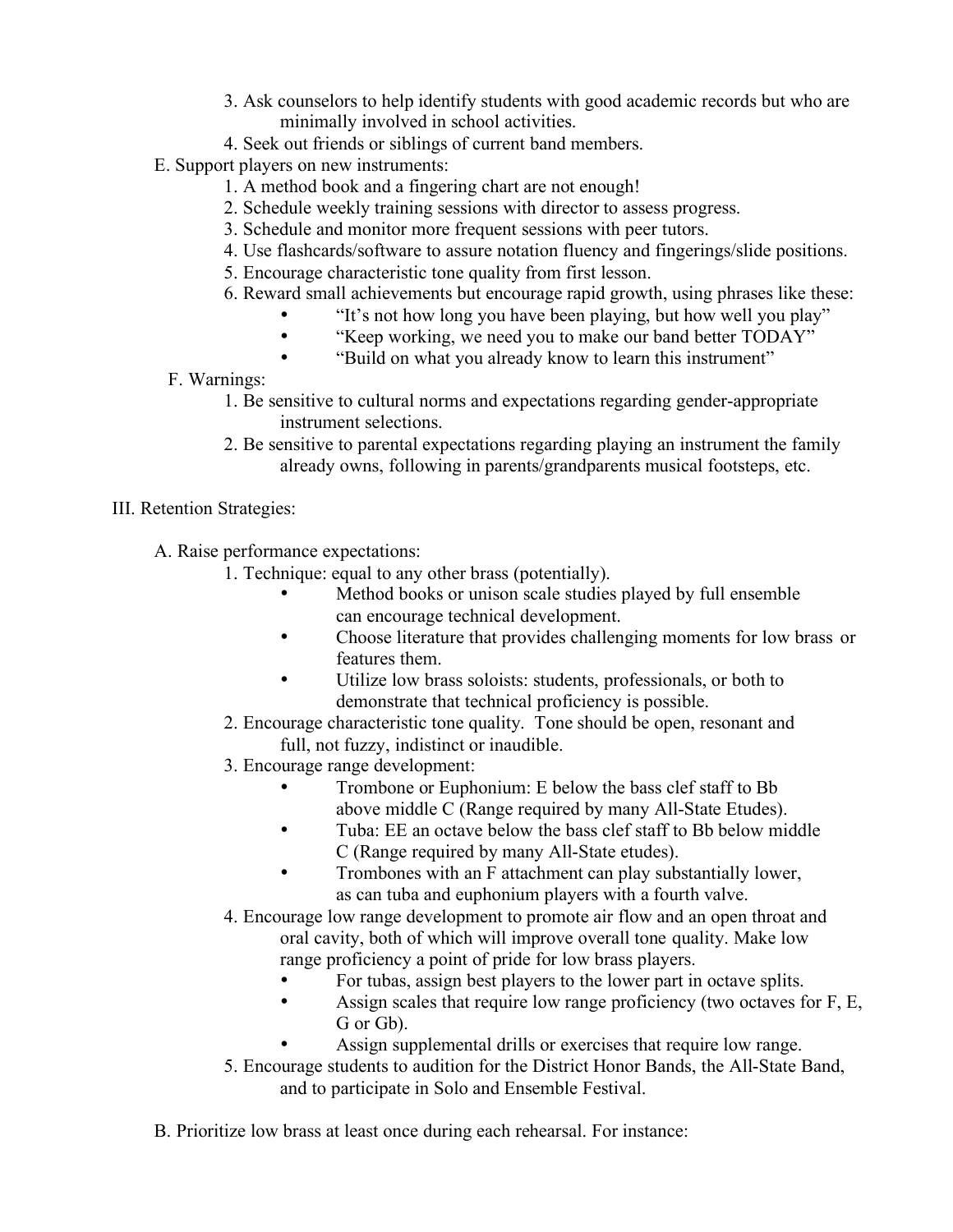- 1. Tune band from the bottom up once in a while.
- 2. Hold all instruments playing the root of the chord accountable for being in tune, including low brass, low reeds, string bass and timpani
- 3. Test technical proficiency of difficult passages during class, via recorded tests, or Smart Music Assessments. Demonstrate to your low brass players that they are accountable for their part, just like everyone else.
- C. Cultivate pride and a positive identity for the low brass.
	- 1. Letter jacket pins, t-shirts, sweatshirts, ballcaps, etc.
		- 2. Goofy slogans, nick-names, etc.
			- "I tuba, therefore I am"
			- "Slide Kings"
			- "Euphonium = Beautiful, baby, just beautiful"
		- 3. Create Awards to recognize low brass players (suggestions below)
			- "Harvey Phillips" award for outstanding tuba player
			- "Slide Hampton" award for outstanding trombone player

D. Use Recordings of professional players to inspire and educate your students. One of the best labels for low brass artists is Summit Records. You can find recordings from many of the artists listed below at www.summitrecords.com.

- 1. Trombone: Sarah Morrow, Ken and Harry Watters, Joe Alessi, Larry Zalkind, Bob McChesney, Mark Lawrence, Ralph Sauer, Christian Lindberg, Michael Davis, Slide Hampton, JJ Johnson, and many others.
- 2. Euphonium: Michael Colburn, Brian Bowman, Steven Mead, David Childs, Rich Matteson, Demondre Thurman, Matt Tropman, Jennifer Jester, and professional tuba-euphonium quartets like Sotto Voce.
- 3. Tuba: Sam Pilafian, Dan Perantoni, Pat Sheridan, Deanna Swoboda, Eugene Pokorny, Jim Self, Floyd Cooley, Scott Mendoker, and Velvet Brown.
- 4. Ensembles that make prominent use of low brass such as the Summit Brass Ensemble, Boston Brass, Empire Brass Quintet, Canadian Brass Quintet, etc.
- E. Low Brass Extras:
	- 1. TubaChristmas celebrations for tuba and euphonium players. Find out when and where the nearest group will meet at www.tubachristmas.com.
	- 2. Find out about all things trombone via the International Trombone Association, on the web at www.ita-web.org.
	- 3. Formerly known as TUBA, the International Tuba and Euphonium Association can be found on the web at www.iteaonline.org.
	- 4. Regional or national workshops, clinics or symposia sponsored by either of the organizations above as well military bands and universities.

IV. Method Book recommendations:

- A. Trombone and Euphonium:
	- 1. Arban's Famous Method for Trombone, edited by Randall and Mantia.
	- 2. Melodious Etudes for Trombone, Book 1, selected from the vocalises of Marco Bordogni, edited by Joannes Rochut.
- B. Tuba:
	- 1. Arban's Complete Method for Tuba, edited by Jerry Young and Wes Jacobs.
	- 2. 70 Studies for BBb Tuba, Book I, by Vladislav Blazhevich, published by Robert King Music.